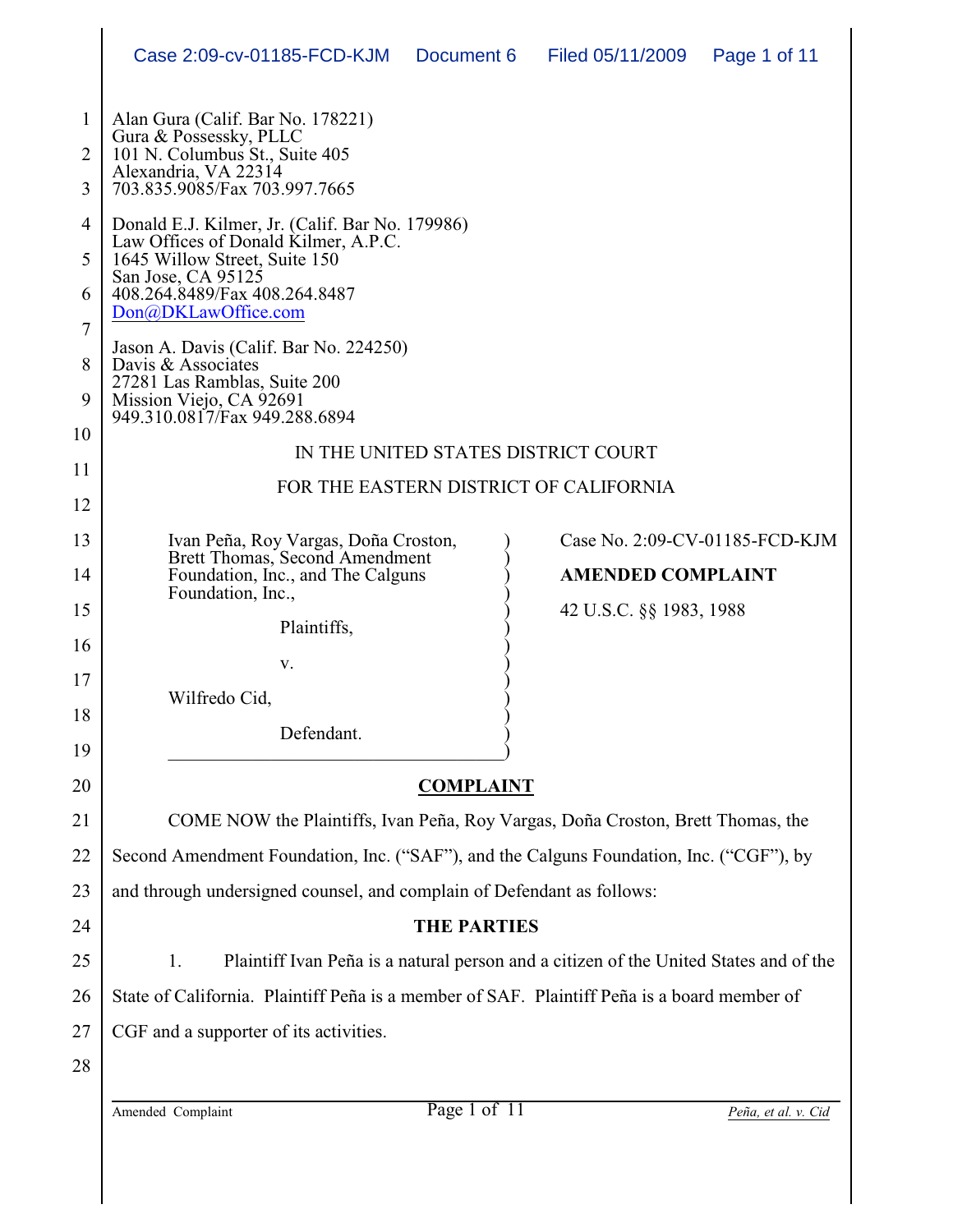1 2 3 2. Plaintiff Roy Vargas is a natural person and a citizen of the United States and of the State of California. Plaintiff Vargas is a member of SAF and a supporter of and participant in CGF activities.

4 3. Plaintiff Doña Croston is a natural person and a citizen of the United States and of the State of California. Planitiff Croston is a member of SAF and a supporter of and participant in CGF activities.

7 8 9 4. Plaintiff Brett Thomas is a natural person and a citizen of the United States and of the State of California. Plaintiff Thomas is a member of SAF. Plaintiff Thomas is a board member of CGF and a supporter of its activities.

10 11 12 13 14 15 5. Plaintiff Second Amendment Foundation, Inc. is a non-profit membership organization incorporated under the laws of Washington with its principal place of business in Bellevue, Washington. SAF has over 650,000 members and supporters nationwide, including Washington, D.C. The purposes of SAF include education, research, publishing and legal action focusing on the Constitutional right to privately own and possess firearms, and the consequences of gun control. SAF brings this action on behalf of itself and its members.

16 6. Plaintiff The Calguns Foundation, Inc. is a non-profit organization incorporated under the laws of California with its principal place of business in Redwood City, California. The purposes of CGF include supporting the California firearms community by promoting education for all stakeholders about California and federal firearm laws, rights and privileges, and defending and protecting the civil rights of California gun owners. CGF represents these members and supporters, which include California firearm retailers and consumers. CGF brings this action on behalf of itself and its supporters, who possess all the indicia of membership.

23 24 25 26 27 7. Defendant Wilfredo Cid is the Chief of the California Department of Justice Bureau of Firearms, and as such is responsible for formulating, executing and administering the State of California's laws, customs, practices, and policies at issue in this lawsuit; and is in fact presently enforcing the challenged laws, customs and practices against plaintiffs. Defendant Cid is sued in both his individual and official capacities.

28

17

18

19

20

21

22

5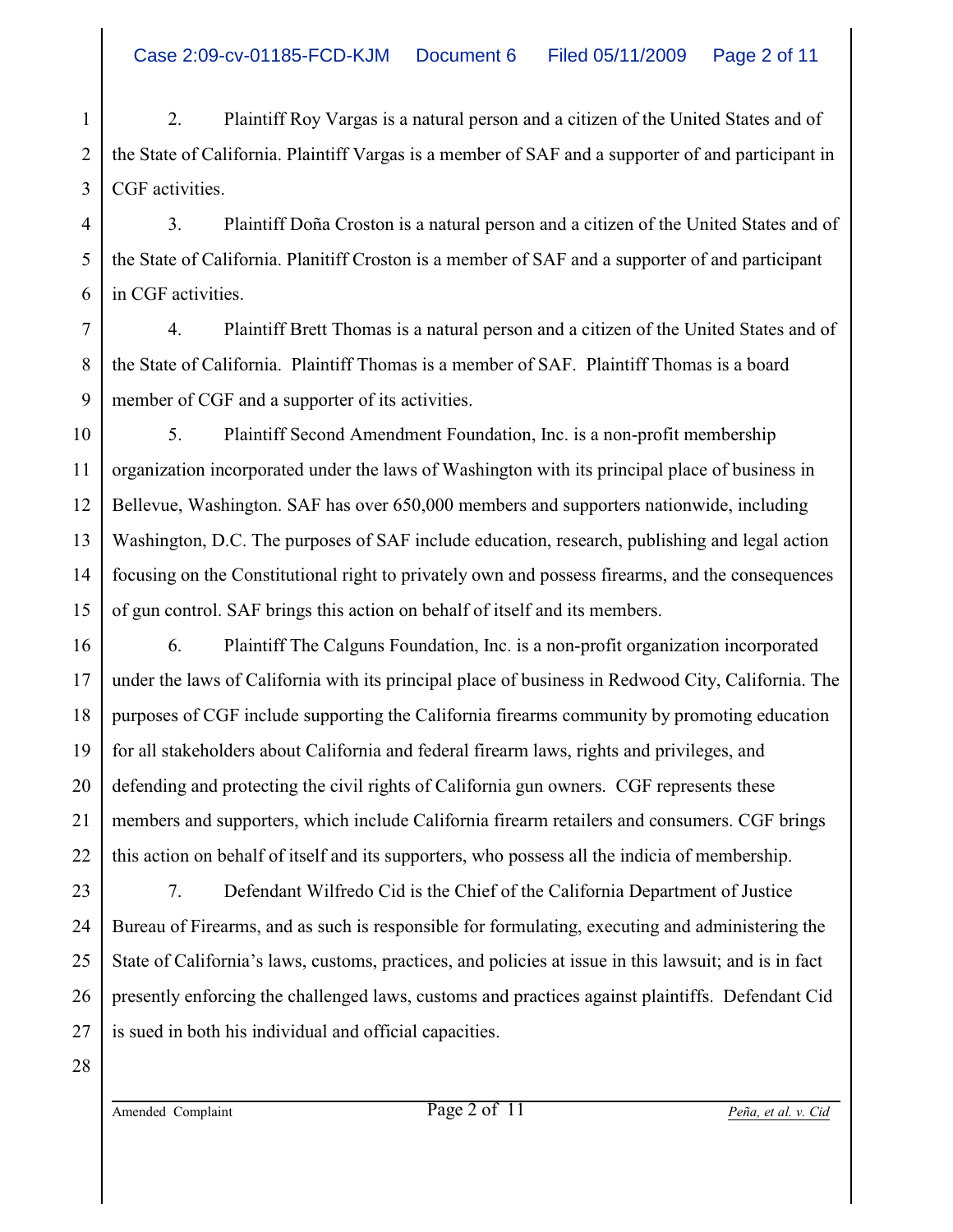# 1 2 3 4 5 6 7 8 9 10 11 12 13 14 15 16 17 18 19 20 21 22 23 24 25 26

**JURISDICTION AND VENUE**

8. This Court has subject matter jurisdiction over this action pursuant to 28 U.S.C. §§ 1331, 1343, 2201, 2202 and 42 U.S.C. § 1983.

9. Venue lies in this Court pursuant to 28 U.S.C. § 1391.

### **STATEMENT OF FACTS**

10. The Second Amendment to the United States Constitution provides: "A well regulated Militia being necessary to the security of a free State, the right of the people to keep and bear Arms shall not be infringed."

11. At a minimum, the Second Amendment guarantees individuals a fundamental right to possess handguns in the home. The handguns whose possession is protected by the Second Amendment are those of the kind that are or would be in common use by law-abiding people for lawful purposes.

## *California's "Handgun Roster" Scheme*

12. California Penal Code § 12125(a) provides, "Commencing January 1, 2001, any person in this state who manufactures or causes to be manufactured, imports into the state for sale, keeps for sale, offers or exposes for sale, gives, or lends any unsafe handgun shall be punished by imprisonment in a county jail not exceeding one year."

13. California Penal Code § 12126 bars from the approved handgun roster "any pistol, revolver, or other firearm capable of being concealed upon the person, as defined in subdivision (a) of Section 12001" that either fails to meet the firing requirement for handguns pursuant to California Penal Code § 12127 or the drop safety requirement for handguns pursuant to California Penal Code  $\S$  12128. California Penal Code  $\S$ § 12126(a)(2), (3), (b)(2), (3).

27 14. A revolver is barred from the approved handgun roster if "[i]It does not have a safety device that, either automatically in the case of a double-action firing mechanism, or by manual operation in the case of a single-action firing mechanism, causes the hammer to retract to a point where the firing pin does not rest upon the primer of the cartridge." California Penal Code  $$12126(a)(1).$ 

28 ///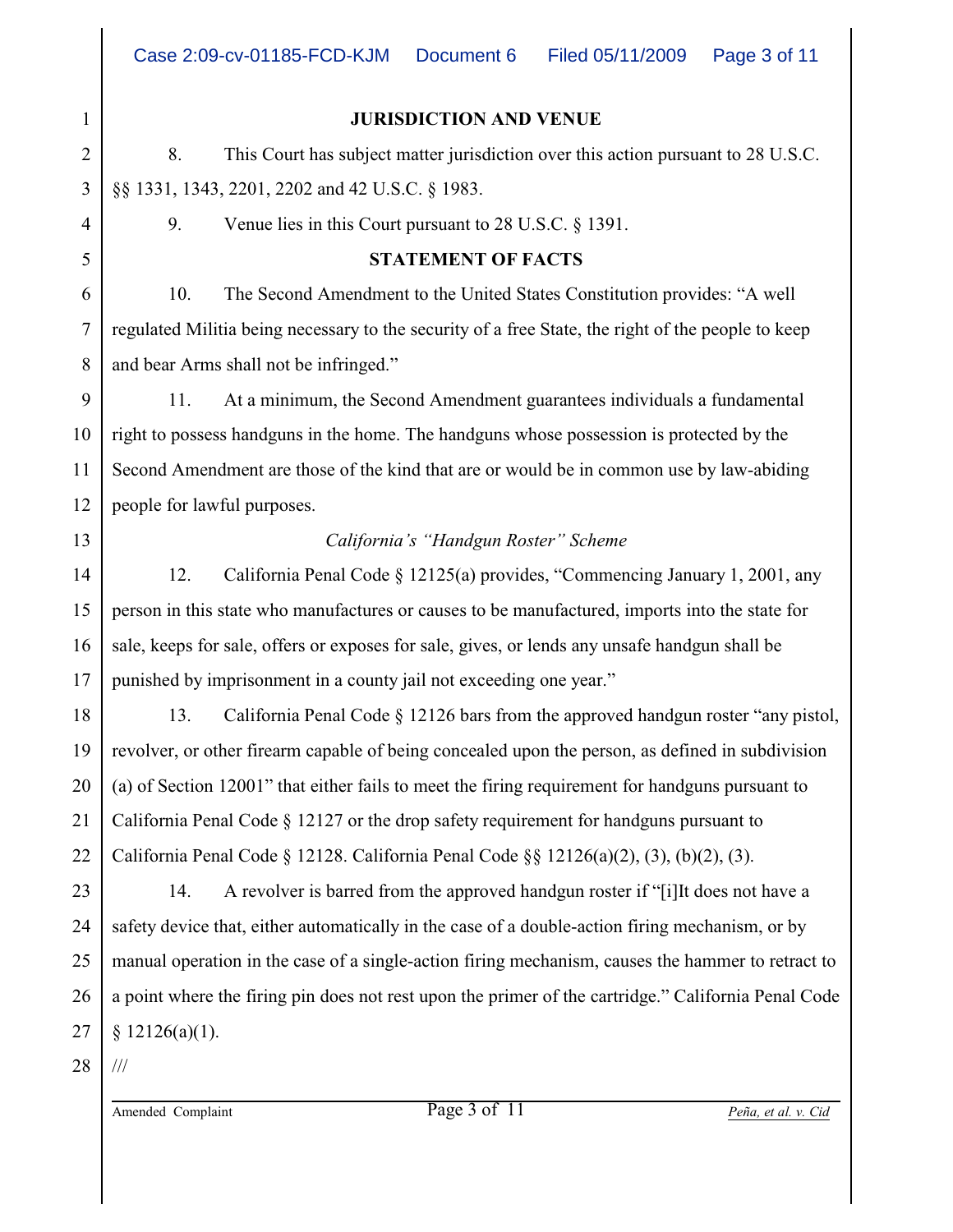1 2 3 4 15. A semi-automatic handgun is barred from the approved handgun roster if "[i]t does not have a positive manually operated safety device, as determined by standards relating to imported guns promulgated by the federal Bureau of Alcohol, Tobacco, and Firearms." California Penal Code § 12126(b)(1).

5 16. A center-fire semi-automatic handgun is barred from the approved handgun roster if it is not grandfathered on the list prior to 2007, and "does not have both a chamber load indicator and if it has a detachable magazine, a magazine disconnect mechanism." California Penal Code  $\S$  12126(b)(5). A handgun that fails to meet this definition is not eligible for "safety" testing. California Penal Code § 12130(d)(2).

10 11 12 13 14 15 16 17. The California Department of Justice often rejects chamber load indicators which, in its view, do not sufficiently meet the requirement, calling for "a device that plainly indicates that a cartridge is in the firing chamber. A device satisfies this definition if it is readily visible, has incorporated or adjacent explanatory text or graphics, or both, and is designed and intended to indicate to a reasonably foreseeable adult user of the pistol, without requiring the user to refer to a user's manual or any other resource other than the pistol itself, whether a cartridge is in the firing chamber." California Penal Code § 12126(c).

17 18 19 20 21 18. A rimfire semi-automatic handgun is also barred from the approved handgun roster if it is not grandfathered on the list prior to 2006, and "it does not have a magazine disconnect mechanism, if it has a detachable magazine." California Penal Code § 12126(b)(4). A handgun that fails to meet this definition is not eligible for "safety" testing. California Penal Code § 12130(d)(3).

22 23 24 25 26 27 28 19. Listings on the California "safe handgun" roster are valid for one year. 11 Calif. Code of Regulations  $\S 4070(a)$ , (b). "A handgun model listing on the Roster of Certified Handguns must be renewed prior to expiration in order to remain valid." 11 Calif. Code of Regulations  $\S$  4071. Renewal is accomplished by returning the renewal notice and a fee. 11 Calif. Code of Regulations § 4071(b), (c). "If the manufacturer/importer or other responsible person fails to comply with these renewal requirements, the handgun model listing shall expire by operation of law at midnight on the date of expiration of the listing and the model will be

6

7

8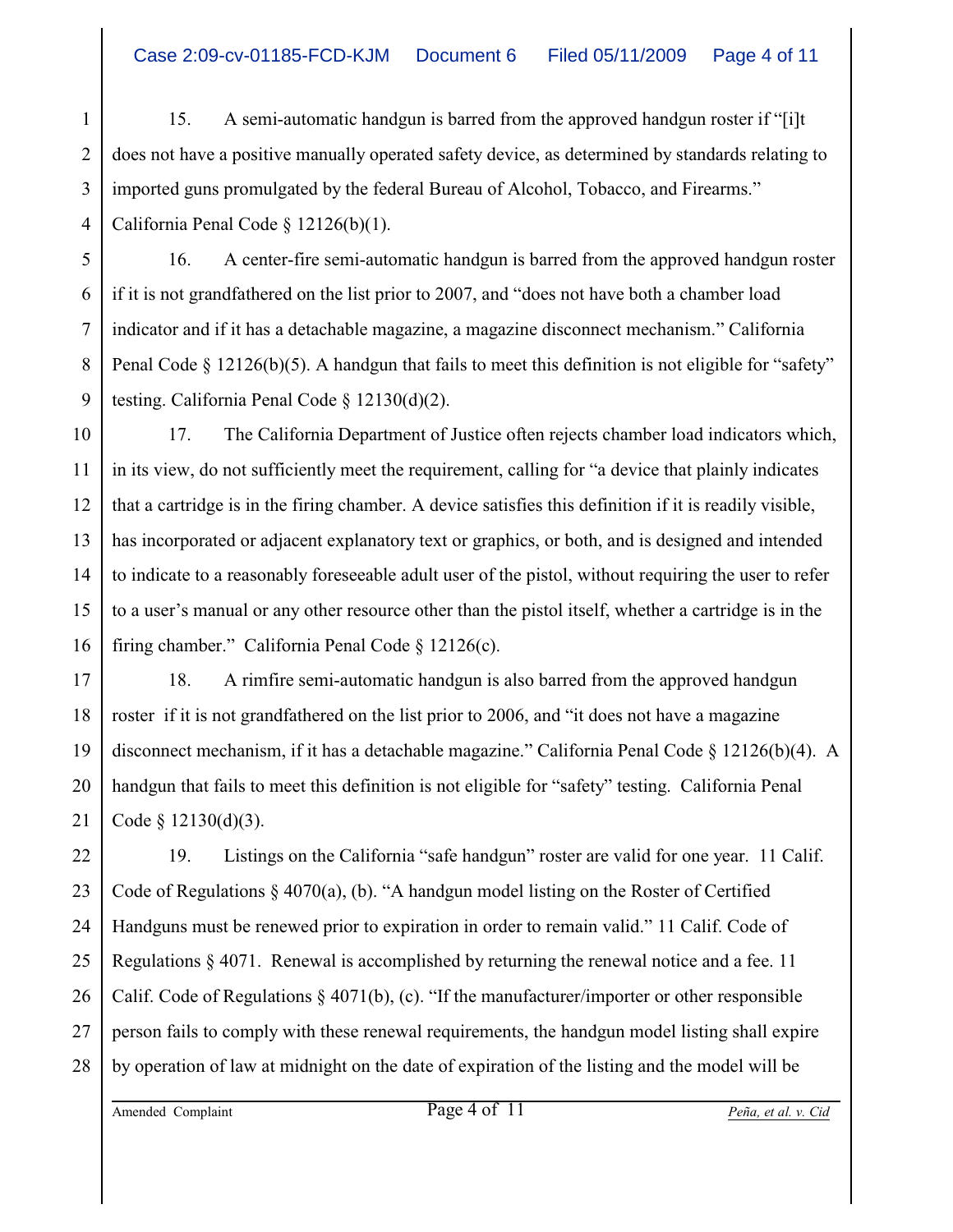1 removed from the Roster." 11 Calif. Code of Regulations § 4071(d).

2 3 4 5 6 7 8 9 20. The California Department of Justice charges firearms manufacturers, importers, and dealers annual fees, ostensibly to operate the handgun roster program. California Penal Code § 12131(a)(1). "Any pistol, revolver, or other firearm capable of being concealed upon the person that is manufactured by a manufacturer who manufactures or causes to be manufactured, imports into the state for sale, keeps for sale, or offers or exposes for sale any pistol, revolver, or other firearm capable of being concealed upon the person in this state, and who fails to pay any fee required pursuant to paragraph  $(1)$ , may be excluded from the roster." California Penal Code  $\S$ 12131(a)(2).

10 11 21. The initial and renewal annual listing fees for inclusion on the "safe handgun" roster are \$200. 11 Calif. Code of Regulations § 4072(b).

12 13 14 22. "Other than the DOJ, only the manufacturer/importer of a handgun model is authorized to submit that handgun model to a DOJ-Certified Laboratory for testing." 11 Calif. Code of Regulations § 4059(c).

15 16 17 18 19 20 21 23. A handgun can remain on the roster if its manufacturer/importer goes out of business or discontinues the model, provided that the model is not being offered for sale to licensed dealers, and "a fully licensed wholesaler, distributor, or dealer submits a written request to continue the listing and agrees to pay the annual maintenance fee." 11 Calif. Code of Regulations  $\S$  4070(d). So long as a handgun is sold to dealers outside of California, the handgun's manufacturer can cause the sale of that handgun to be forbidden inside California by failing to submit the gun for testing in that state or refusing to pay the annual \$200 fee.

22 23 24 25 24. "A manufacturer/importer or other responsible party may submit a written request to list a handgun model that was voluntarily discontinued or was removed for lack of payment of the annual maintenance fee." 11 Calif. Code of Regulations  $\S$  4070(e). The request may be approved, and the handgun restored to the "safe gun" roster, provided the fee is paid.

26 27 25. Otherwise safe handguns, that have passed California's "safety" tests, do not become "unsafe" merely because an annual fee is not paid by their manufacturer.

28 ///

Amended Complaint Page 5 of 11 *Peña, et al. v. Cid*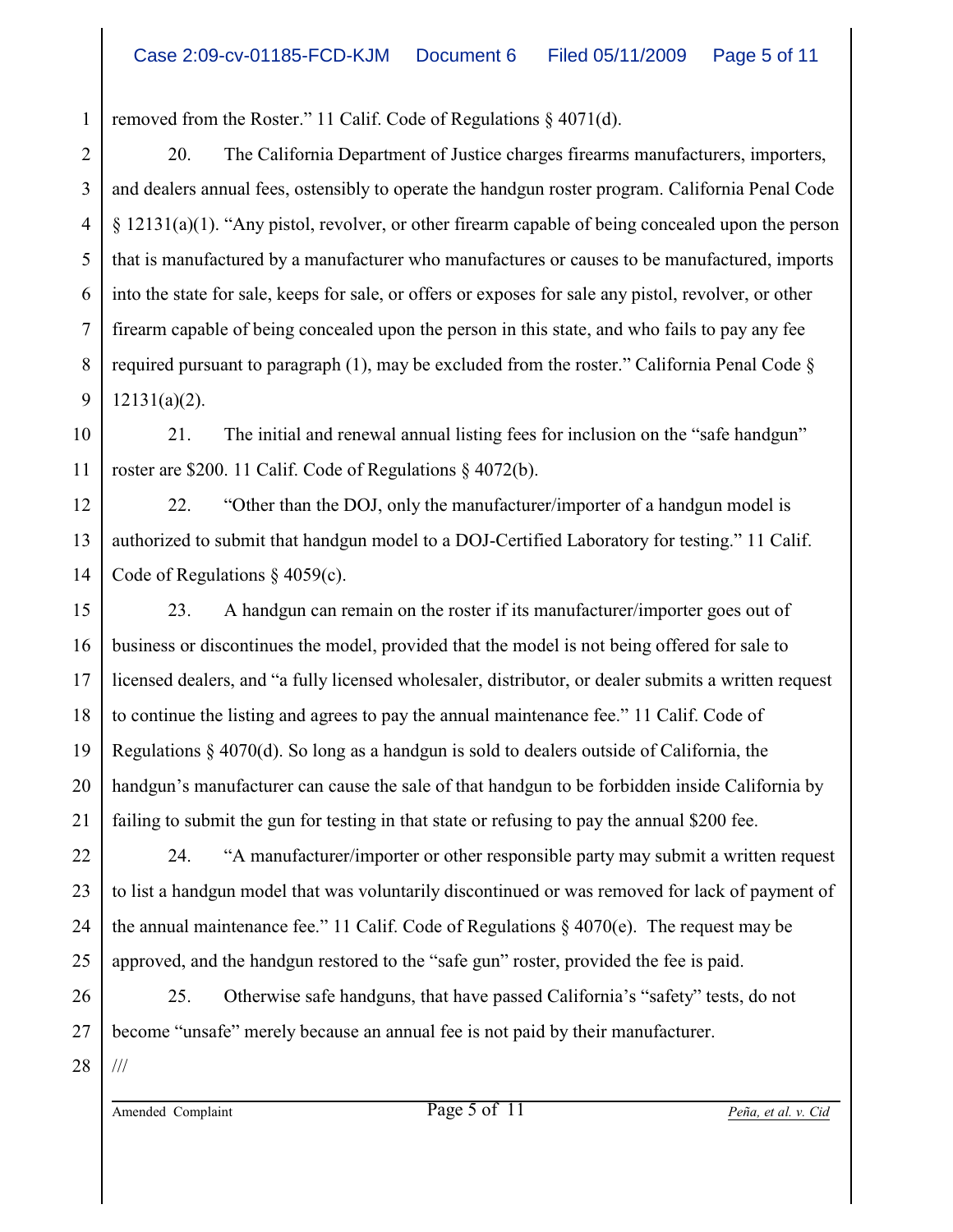*Narrow and Counter-Productive Nature of the "Handgun Roster" Scheme*

26. Handguns lacking "safety" devices are handguns of the kind in common use throughout the United States for lawful purposes, including self-defense.

27. Semi-automatic handguns lacking chamber load indicators and/or magazine disconnect mechanisms are handguns of the kind in common use throughout the United States for lawful purposes, including self-defense.

7 8 28. Like all mechanical devices, a handgun safety mechanism may fail or be misused by the user of a handgun.

9 10 29. A chamber load indicator is a mechanical device that may fail or be misinterpreted by the user of a handgun.

11

1

2

3

4

5

6

30. A magazine disconnect mechanism is a mechanical device that may fail.

12 13 14 15 16 17 18 19 31. California law requires that prospective handgun purchasers successfully complete at least two tests demonstrating their knowledge of gun safety: a written test pertaining to handgun safety and a operational safety test for each handgun purchased. Within the knowledge required for successful completion of the tests is the fundamental rule of gun safety holding that all guns should be treated at all times as though they are loaded, to prevent reliance on potentially faulty or misinterpreted mechanical devices and to promote safe gun handling habits. Reliance on safety mechanisms, chamber load indicators, or magazine disconnect devices is not an appropriate substitute for safe gun handling practices.

20

21

22

#### *Exemptions from the "Handgun Roster" Scheme*

32. California Penal Code § 12125(b)(3) exempts"curios and relics" as defined by 27 C.F.R. § 478.11 from the prohibition of California Penal Code § 12125(a).

23 24 25 26 27 28 33. California Penal Code  $\S 12125(b)(4)$  provides an additional exemption for "[t]he sale or purchase of any pistol, revolver or other firearm capable of being concealed upon the person, if the pistol, revolver, or other firearm is sold to, or purchased by, the Department of Justice, any police department, any sheriff's official, any marshal's office, the Youth and Adult Correctional Agency, the California Highway Patrol, any district attorney's office, or the military or naval forces of this state or of the United States for use in the discharge of their official duties.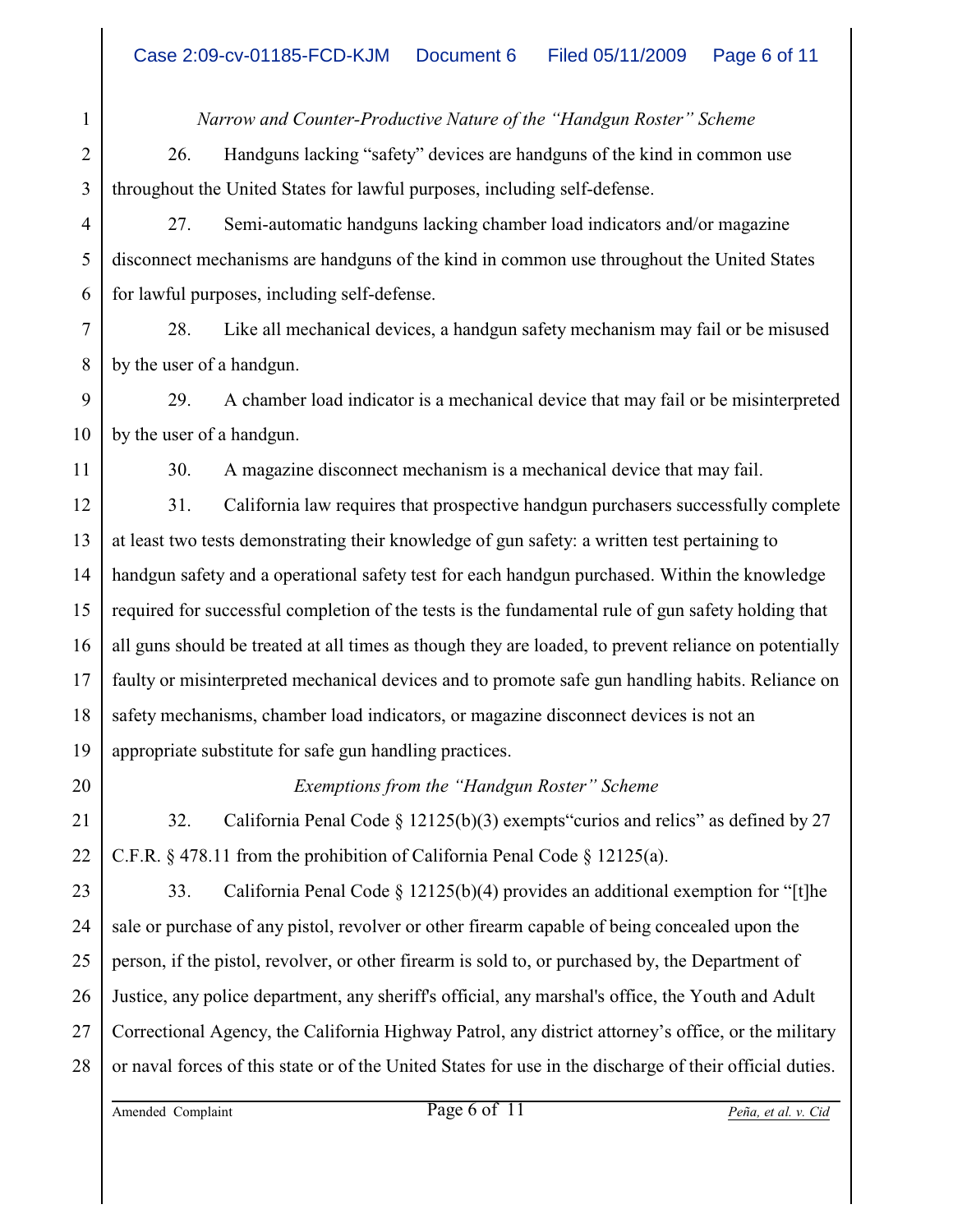1 2 Nor shall anything in this section prohibit the sale to, or purchase by, sworn members of these agencies of any pistol, revolver, or other firearm capable of being concealed upon the person."

3 34. It is not illegal in California to import a handgun not on the state's approved handgun roster when moving into the state without the intention of selling it, nor is it illegal in California to possess or use an unrostered handgun that is otherwise lawful to possess or use.

35. California Penal Code § 12132 provides various exemptions from the approved handgun roster requirements, including private party transfers, intra-familial transfers including gifts and bequests, various loans, and handguns used in Olympic sports.

9 10 11 12 13 36. California Penal Code § 12133 exempts from the approved handgun roster requirements single-action revolvers manufactured prior to 1900 that qualify as curios or relics, single-action revolvers longer than  $7\frac{1}{2}$  inches with a minimum 5-cartridge capacity, and singleshot pistols with a minimum barrel length of 6 inches and minimum overall length of 10 ½ inches.

## 14 15

17

18

19

20

23

24

25

26

27

4

5

6

7

8

## *California's Enforcement of the "Handgun Roster" Scheme Against Plaintiffs*:  *Barring Sale of a Handgun Previously Listed on the Roster*

16 37. Plaintiff Ivan Peña has sought to purchase a Para USA (Para Ordnance) P1345SR / Stainless Steel .45 ACP 4.25", and has identified a willing seller who stands ready to deliver said handgun to Plaintiff, but Plaintiff cannot purchase and take possession of that handgun as that handgun is not, cannot, and will not be placed on the California Safe Handgun Roster by Defendant.

21 22 38. Mr. Peña's Para USA P1345SR was listed on California's Handgun Roster until December 31, 2005, when it was discontinued and its listing not renewed.

*Barring Sale of a Handgun Designed for Left-Handed Use*

39. Plaintiff Roy Vargas has sought to purchase a Glock 21 SF with an ambidextrous magazine release, and has identified a willing seller who stands ready to deliver said handgun to Plaintiff, but Plaintiff cannot purchase and take possession of that handgun as that handgun is not, cannot, and will not be placed on the California Safe Handgun Roster by Defendant.

40. Plaintiff Vargas was born without an arm below the right elbow.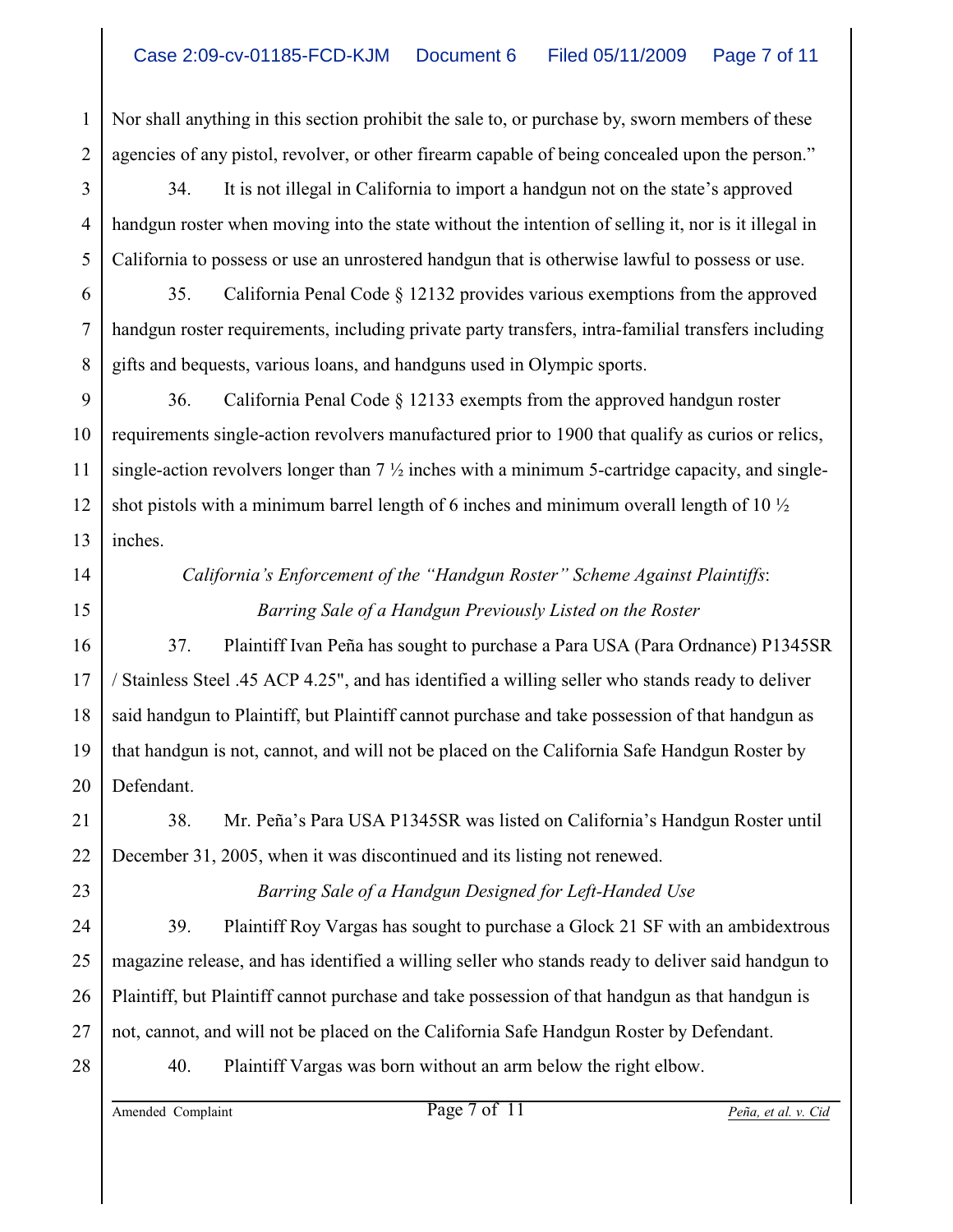41. The Glock 21 SF-STD is listed on the California Handgun Roster.

2 42. The Glock-21 SF with ambidextrous magazine release is better suitable for lefthanded shooters such as Mr. Vargas, as opposed to the approved version of the Glock 21SF-STD.

5 6 43. Glock's efforts to add the SF21 with ambidextrous magazine release to the California Roster have failed.

44. However, Defendant permits Glock customers to have their SF21-STD handguns fitted with an ambidextrous release at the Glock factory. In other words, California permits the sale of a Glock 21SF-STD, and the alteration of that handgun by Glock to add an ambidextrous magazine release, but will not allow consumers to purchase new Glock 21SF's with an ambidextrous magazine release.

*Barring Sale of a Handgun Because It Is Not In An Approved Color*

45. Plaintiff Doña Croston has sought to purchase a Springfield Armory XD-45 Tactical 5" Bi-Tone stainless steel/black handgun in .45 ACP, model number XD9623, and has identified a willing seller who stands ready to deliver said handgun to Plaintiff, but Plaintiff cannot purchase and take possession of that handgun as that handgun is not, cannot, and will not be placed on the California Handgun Roster by Defendant.

46. Other models of this identical gun – but in different colors – are listed on the handgun roster and are thus available to Ms. Croston: the XD-45 Tactical 5" .45 ACP in black (model XD9621), the XD-45 Tactical 5" .45 ACP in OD Green (model XD9622), and the XD-45 Tactical 5" .45 ACP in Dark Earth (XD9162).

47. So long as Springfield Armory, the manufacturer of the XD-45, renews these handguns' California registrations, they will remain available for purchase in California.

48. The particular Bi-Tone XD-45 that Ms. Croston would possess, however, was not released until after California required newly-listed guns to have a chamber load indicator and magazine disconnect device. While the identical handguns with a different finish were grandfathered, Springfield Armory could not get the XD-45 in .45 ACP and Bi-Tone finish registered given the new listing requirements.

1

3

4

7

8

9

10

11

12

13

14

15

16

17

18

19

20

21

22

23

24

25

26

27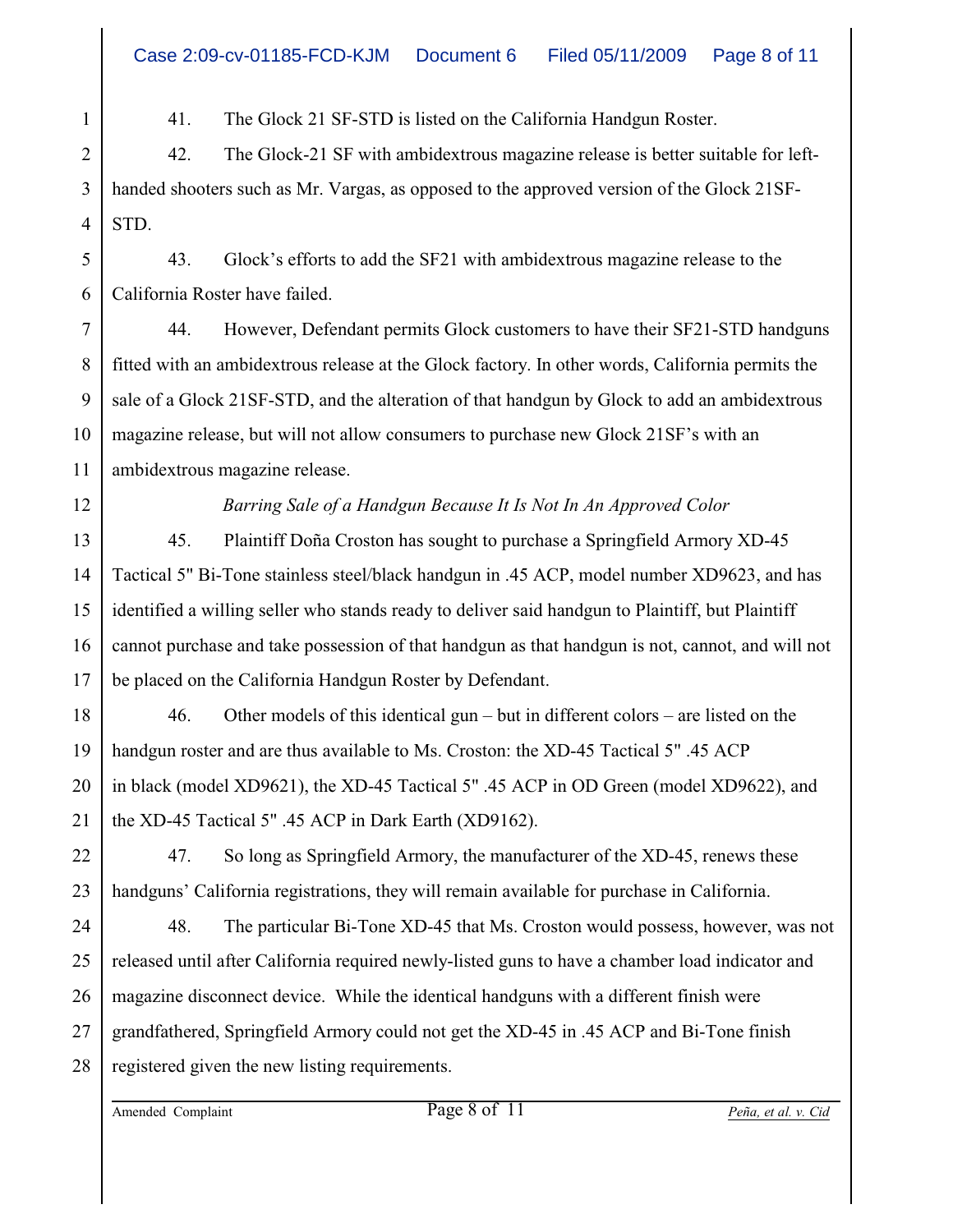1 2 3 4 5 6 7 8 9 10 11 12 13 14 15 16 17 18 19 20 21 22 23 24 25 26 27 28 49. The XD-45 Bi-Tone in .45 has a loaded chamber indicator, but the California Department of Justice has decided it does not qualify under Penal Code § 12126(c). *Barring Sale of a Handgun Held Protected Under the Second Amendment* 50. Plaintiff Brett Thomas has sought to purchase a High Standard Buntline style revolver, and has identified a willing seller who stands ready to deliver said handgun to Plaintiff, but Plaintiff cannot purchase and take possession of that handgun as that handgun is not, cannot, and will not be placed on the California Handgun Roster by Defendant. 51. Mr. Thomas's revolver is identical to the gun defendants were ordered to register by the United States Supreme Court in *District of Columbia* v. *Heller*, 128 S. Ct. 2783 (2008), because its possession was deemed protected by the Second Amendment. **FIRST CLAIM FOR RELIEF U.S. CONST., AMEND. II, 42 U.S.C. § 1983** 52. Paragraphs 1 through 51 are incorporated as though fully stated herein. 53. Plaintiff Ivan Peña's Para USA P1345SR is an arm whose possession is protected by the Second Amendment. 54. Plaintiff Roy Vargas's Glock 21 SF with ambidextrous magazine release is an arm whose possession is protected by the Second Amendment. 55. Plaintiff Doña Croston's Springfield Armory XD-45 is an arm whose possession is protected by the Second Amendment. 56. Plaintiff Brett Thomas's High Standard revolver is an arm whose possession is protected by the Second Amendment. 57. By maintaining and enforcing a set of laws banning access to handguns whose possession is protected by the Second Amendment, Defendant is propagating customs, policies, and practices that violate the Second Amendment to the United States Constitution, facially and as applied against the individual plaintiffs in this action, damaging plaintiffs in violation of 42 U.S.C. § 1983. The Second Amendment applies to the states through the Fourteenth Amendment. Plaintiffs are therefore entitled to permanent injunctive relief against such customs, policies, and practices.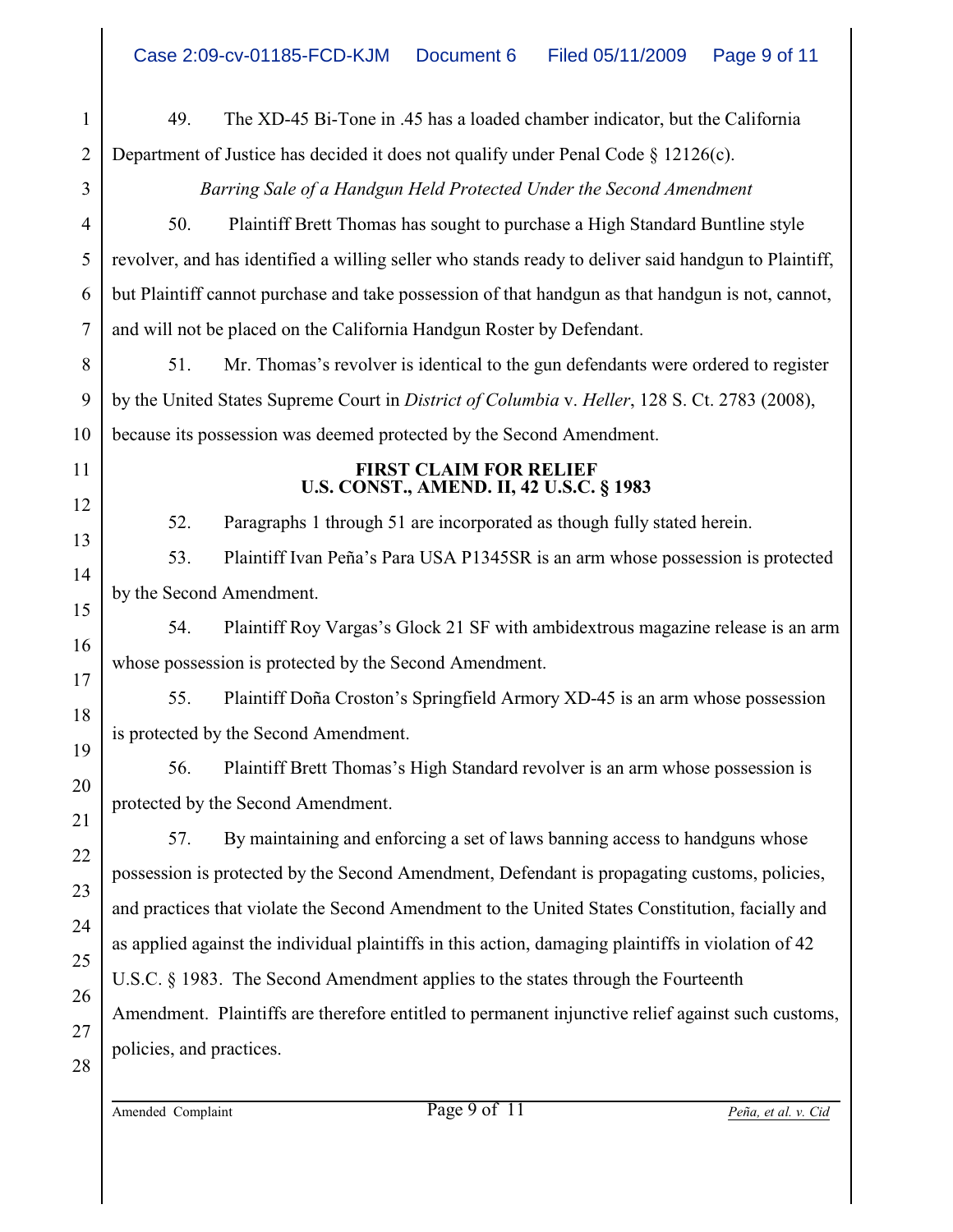#### **SECOND CLAIM FOR RELIEF U.S. CONST., AMEND. XIV, 42 U.S.C. § 1983**

58. Paragraphs 1 through 57 are incorporated as though fully stated herein.

59. Defendant's handgun roster program violates Plaintiffs' rights to equal protection of the law as guaranteed by the Fourteenth Amendment to the United States Constitution, in that Defendant allows some people access to handguns barred to plaintiffs, and otherwise make arbitrary, capricious, irrational, and otherwise unjustifiable distinctions among the handguns that Defendant deigns to allow Plaintiffs in their exercise of fundamental Second Amendment rights. Defendant is thereby propagating customs, policies, and practices that violate the Fourteenth Amendment to the United States Constitution, facially and as applied against the individual plaintiffs in this action, damaging plaintiffs in violation of 42 U.S.C. § 1983. Plaintiffs are therefore entitled to permanent injunctive relief against such customs, policies, and practices.

#### PRAYER FOR RELIEF

WHEREFORE, Plaintiffs request that judgment be entered in their favor and against Defendant as follows:

1. An order permanently enjoining defendant, his officers, agents, servants, employees, and all persons in active concert or participation with him who receive actual notice of the injunction, from enforcing Title 4, Part 2, Chapter 1.3 of the California Penal Code, §§ 12125, et seq.

2. Costs of suit, including attorney fees and costs pursuant to 42 U.S.C. § 1988;

3. Declaratory relief consistent with the injunction; and

4. Any other further relief as the Court deems just and appropriate.

Dated: May 11, 2009 Respectfully submitted,

24 25 26 Gura & Possessky, PLLC<br>
101 N. Columbus St., Suite 405<br>
27281 Las Ramblas, Suite 200 101 N. Columbus St., Suite 405<br>Alexandria, VA 22314 703.835.9085/Fax 703.997.7665

Alan Gura (Calif. Bar No. 178221) Jason A. Davis (Calif. Bar No. 224250)<br>Gura & Possessky, PLLC Davis & Associates Mission Viejo, CA 92691<br>949.310.0817/Fax 949.288.6894

1

2

3

4

5

6

7

8

9

10

11

12

13

14

15

16

17

18

19

20

21

22

23

27

///

///